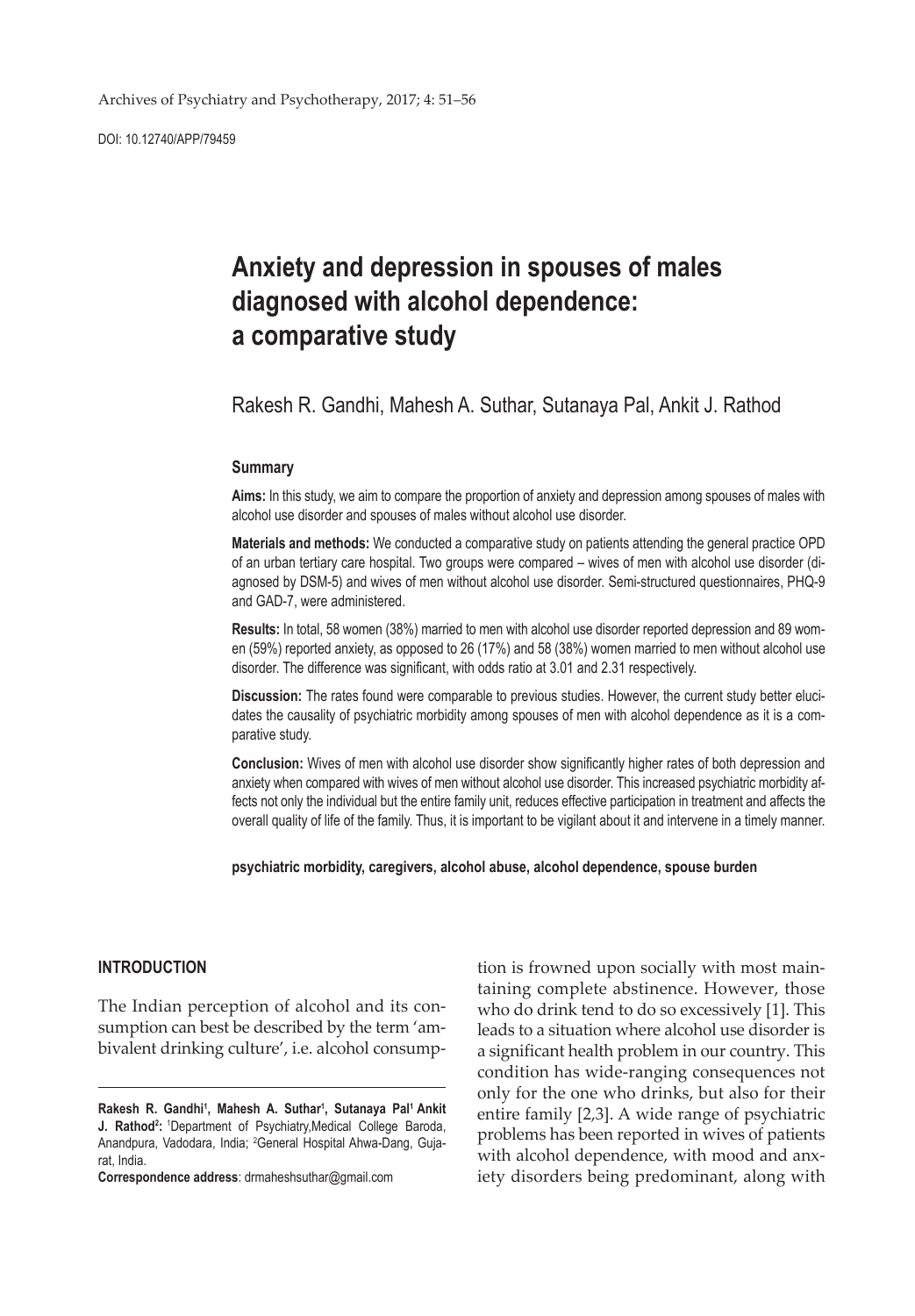decreased marital satisfaction [2]. A lot of these problems may be associated with the social consequences of their husbands' drinking problem, such as higher rates of aggression and violence, in particular intimate partner violence [4–6].

There are few Indian studies regarding higher psychiatric morbidity in family members of individuals with alcohol dependence. The uniqueness of the current study is that we have compared the rates of depression and anxiety among spouses of males with alcohol use disorder with spouses of males without alcohol use disorder to shed more light on the relationship between the husband's substance use problems and psychiatric morbidity in the spouse. Comparative studies such as this have not been conducted on the Indian population before.

In this study, we aim to compare the proportion of anxiety and depression among spouses of males with alcohol use disorder with rates of depression and anxiety among spouses of males without alcohol use disorder. We hypothesize that the rates of depression and anxiety will be higher in the first group.

#### **METHOD**

#### **Study setting and design**

This is an observational cross-sectional study conducted in a tertiary care hospital in an urban area. The hospital caters to an entire district of Gujarat along with some neighboring areas. Gujarat, a state in India, has been under prohibition laws since the 1980s and alcohol is not legally available. However, it has been found that rates of alcohol dependence are not very different from those states which are not under prohibition [7].

#### **Study population**

The study was conducted on spouses of males attending the general practice OPD of the hospital. Both study and comparison samples were drawn from the same population (i.e. patients attending the general practice OPD) to make them comparable in terms of age, sociodemographic and other variables and to expedite the matching process. The study included all patients who were aged 18 and above, gave written informed consent and came with their spouse. Those who did not give written informed consent were excluded. The spouses in both groups who had a history of another psychiatric disorder prior to marriage or a chronic medical illness as assessed by an initial brief interview, were also excluded. Males with comorbid psychiatric conditions (dual diagnosis) were excluded. This included those males who had any other substance use disorder other than nicotine. In the comparison group, males who had an independent psychiatric condition or any other chronic disease were excluded.

# **TOOLS USED**

A pre-tested semi-structured questionnaire was used to collect sociodemographic data and the Diagnostic and Statistical Manual of Mental Disorders (DSM-5) was used to diagnose alcohol use disorder in males whose spouses participated in the study.

The Patient Health Questionnaire 9 (PHQ-9) – Hindi and Gujarati versions were then used to assess the presence of depression. The PHQ-9 is widely used to screen for depression and has adequate sensitivity and specificity at a cut-off score of 10 [8]. Anxiety was measured by GAD-7 – Hindi and Gujarati versions. GAD-7 was part of the PRIME-MD which was used to assess for common mental disorders. The GAD-7 comprises questions intended to diagnose generalized anxiety disorder, but it was found to be a reasonably good screener for social anxiety, panic and post-traumatic stress disorder [9].

Permission was sought from the Institutional Ethics Committee for Human Research (IEH-CR). Written informed consent was taken from all study participants after the nature and purpose of the study as well as their role in it had been explained to them.

# **DATA COLLECTION**

Every second male patient attending the CPGP OPD (curative and preventive general practice OPD) was interviewed after giving written informed consent. They were then assessed using DSM-5 to determine whether they fulfilled the criteria for alcohol use disorder. Patients were clini-

Archives of Psychiatry and Psychotherapy, 2017; 4: 51–56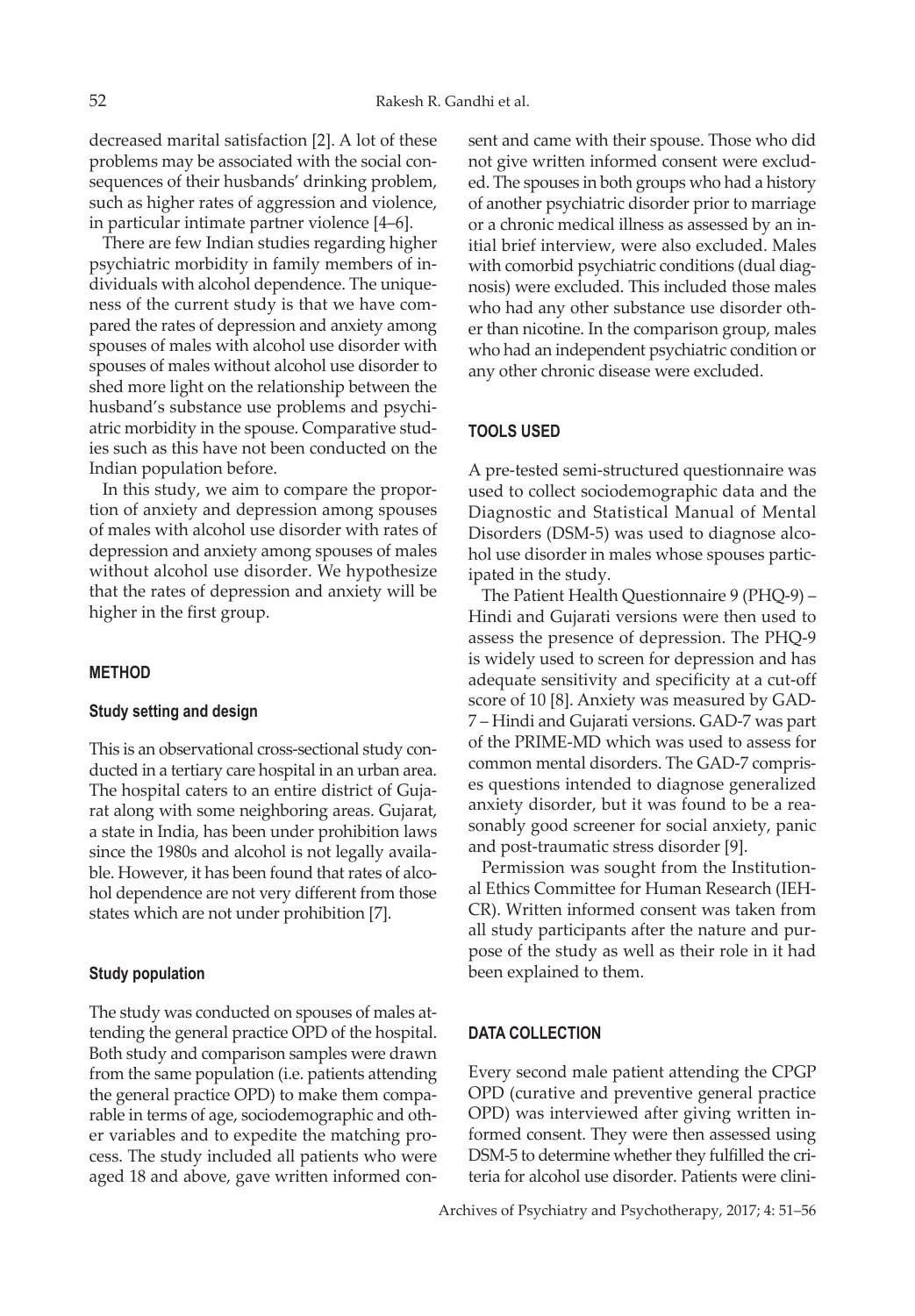cally assessed for the presence of comorbid conditions, use of other substances, and chronic medical conditions. Those who fulfilled the inclusion criteria were informed about the nature and purpose of the study and designated as the case group while permission was sought from them to speak to their spouses regarding the study. They were also informed that non-participation in the study would not affect the quality of the treatment that they were to receive and that they were free to exit the study at any time. They were assured that their responses and those of their spouse would remain confidential. Once permission was obtained, spouses were informed about the study and their role in it, and written informed consent was requested from them. Only those who gave such consent were included in the study. The semi-structured questionnaire, the PHQ-9 and GAD-7 were administered. Each patient was allocated a minimum of one hour for this interview.

Male patients who did not meet the criteria for alcohol use disorder and did not have other comorbid conditions or chronic physical illnesses, based on history and examination, were designated as the comparison group. They were informed about the aforementioned points regarding the study. Permission was sought to interview their spouses. All patients who were found to have any other psychiatric illness or other chronic disease were excluded from the study. After obtaining a similar written informed consent from their spouses, they were interviewed using the same tools as the previous group.

Women who were found to screen positive for anxiety and depression were advised to attend the psychiatric OPD for further examination and management.

# **ANALYSIS**

The data were entered into an Excel spreadsheet and analyzed using STATA-IC. Descriptive statistics were used to elucidate the sociodemographic characteristics of the sample. Chi-square values and odds ratios were calculated for the presence of anxiety and depression between the two comparison groups.

# **RESULTS**

#### **Sociodemographic characteristics of the sample**

Overall, 150 patients were interviewed in each group, making a total of 300 participants in the study. Of spouses of males with alcohol use disorder, 111 (74%) were Hindus, 34 (22.67%) were Muslims and the remainder were of other religions. The mean age was 38.14 years (±7.73); 21 participants (14%) lived in nuclear families; 24 (16%) of the women did not work outside the house. The majority (101, 67.33%) reported that they suffered from some sort of financial stress. Twenty-two women (14.77%) reported that they came from broken homes prior to their marriage. Most of the women interviewed were married for 10–20 years (50%) and 103 women (68.67%) reported physical abuse at the hands of their husbands.



**Figure 1.** Distribution of all the participants in the study according to their diagnoses

Archives of Psychiatry and Psychotherapy, 2017; 4: 51–56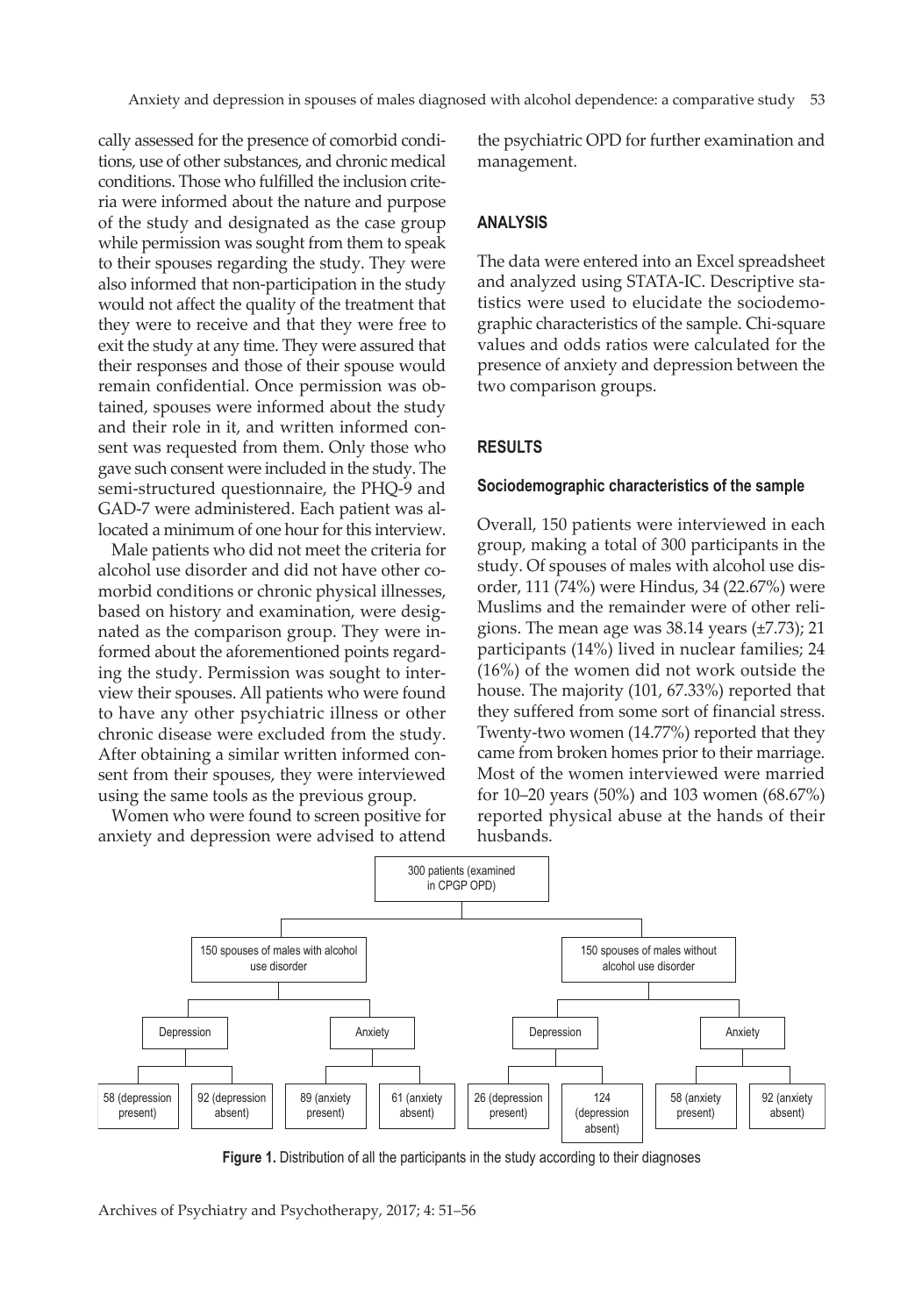# **Depression**

Our study found that 58 women who were married to men with alcohol use disorder and 26 women who were married to those without alcohol use disorder suffered from depression as measured by PHQ-9. The difference was found to be significant ( $p<0.05$ ). The odds ratio was calculated at 3.01 (95% CI 1.75 – 5.14) and was found to be significant ( $p = 0.0001$ ).

**Table 1.** Comparison of proportion of depression among spouses of males with alcohol dependence with spouses of those without alcohol dependence: (original)

|                                           | Depression Present | Depression Absent | Chi-square | P value |
|-------------------------------------------|--------------------|-------------------|------------|---------|
| Wives of males with alcohol dependence    | 58                 |                   |            |         |
| Wives of males without alcohol dependence | 26                 | 124               | 15.89      | 0.0001  |

### **Anxiety**

On examining anxiety using GAD-7, we found that 89 women married to men with alcohol use disorder suffered from anxiety as opposed to 58

women who were married to men without alcohol use disorder; the difference was found to be significant. The odds ratio for anxiety was calculated at 2.31 (95% CI 1.46 – 3.68), which was also highly significant (p=0.0004).

**Table 2.** Comparison of proportion of anxiety among spouses of males with alcohol dependence with spouses of those without alcohol dependence (original)

|                                           | <b>Anxiety Present</b> | Anxiety Absent | Chi-square | P value |
|-------------------------------------------|------------------------|----------------|------------|---------|
| Wives of males with alcohol dependence    |                        |                |            |         |
| Wives of males without alcohol dependence | 58                     | 92             | 12.005     | 0.0005  |

# **DISCUSSION**

Our study found that spouses of males with alcohol use disorder had a significantly higher rate of both depression and anxiety when compared with spouses of males without alcohol use disorder, as previously hypothesized. The odds ratios calculated between the two groups revealed that there was a greater chance of depression (OR=3.01) and anxiety (OR=2.31) among the spouses of males with alcohol use disorder as opposed to those without alcohol use disorder.

Only a few comparative studies have been conducted on this topic. One such study was conducted in Singapore and assessed spouses of males in treatment for alcohol dependence. They found similar results, with spouses of those with alcohol dependence having higher rates of depression, psychiatric morbidity and stress along with lower scores on physical and psychological well-being [3]. Moos et al. conducted a study on older adults but found similar results, that is,

spouses of those men who continued drinking had greater depression and poorer overall health when compared with spouses of men who never drank as well as those men who had stopped drinking several years back [10]. While the population of this study was different from ours, the results are still significant as this was a longitudinal study.

However, a study by Cornelius et al. had different conclusions. When they compared wives of males with substance use disorders with wives of those without substance use disorder, they found that rates of substance use were much higher among the wives of men with substance use disorder along with co-occurring depression and anxiety. However, the rates of depression or anxiety ('pure', i.e. without comorbid substance use disorders) were not significantly different in the two groups [11]. Our results can be explained by cultural differences in the sample populations studied. In India, it is a cultural norm that women do not consume al-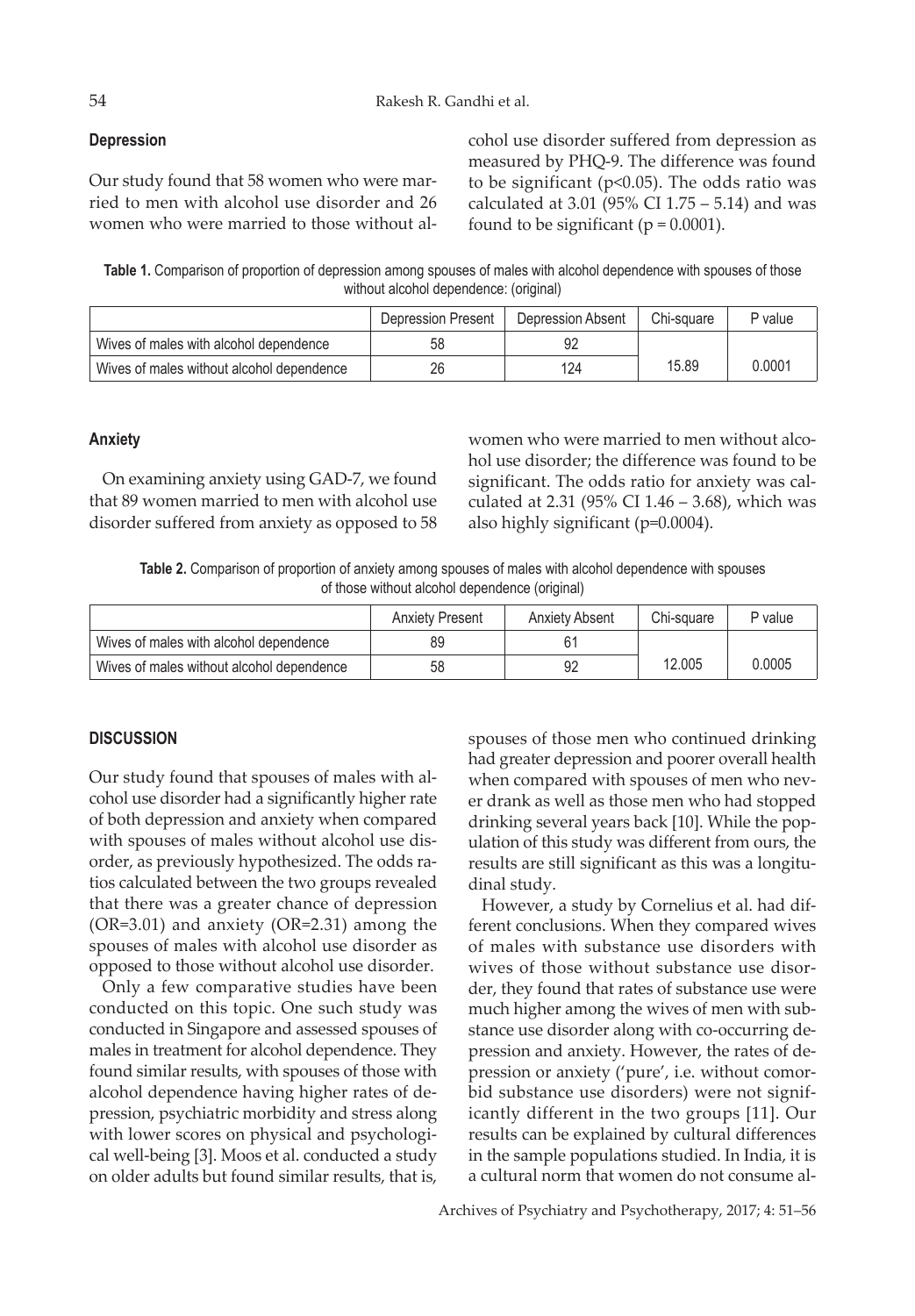cohol. Hence, it would be redundant to assess for substance use disorders among spouses of alcohol dependent men. The women interviewed came from the lower socio-economic strata, where they do not work outside of the home and are not financially independent. Hence, the threat on their financial security posed by a husband who is dependent on alcohol also makes them vulnerable.

The proportion of depression among spouses of men with alcohol use disorder in this study was found to be 38.67% (58 patients), whereas the proportion of anxiety was 59.33% (89 patients). These rates are comparable with some of the previous studies conducted on this topic. Kishore et al. found that 65% of the women studied using SCID had some psychiatric morbidity, with major depression in 43.3% of the women, dysthymia in 35% and panic disorder in 15%. The spouses also reported poorer marital satisfaction, which was inversely related to the severity of alcohol dependence in their husbands [12]. An increase in the absolute rates found can be explained by the fact that only screening tests were used in this study. Another study conducted in Sri Lanka found that 33.3% of the women studied suffered from major depression, which was significantly correlated with their husbands' morning drinking and increasing age but not related to intimate partner violence (both verbal and physical) [13]. Another study conducted in Nepal showed that women married to men with alcohol dependence had significant rates of depression (28.26%), conversion disorder (10.86%) and anxiety (8.7%) [14]. However, these rates are far lower than the ones found in our study as well as in other literature from the region.

On comparing with Western literature, both similar and contradictory results were obtained. Tempier et al. noted that there were higher levels of psychological distress such as depression, anxiety, aggressiveness and cognitive impairment, among wives of male at-risk drinkers [15]. Kahler et al. also found similar results with greater psychological distress in spouses of men with alcohol dependence. This in turn was associated with decreased marital satisfaction, intimate partner violence, less social support and, surprisingly, decreased severity of alcohol problem in their male partners [16]. Likewise, Dawson et al. reported that women who were mar-

Archives of Psychiatry and Psychotherapy, 2017; 4: 51–56

ried to or lived with men who had alcohol use problems suffered from poorer physical as well as mental health. Poorer physical health was indicated by greater odds of injury and victimization, whereas poorer mental health and psychological well-being were represented by greater levels of anxiety, depression and lower quality of life scores. There was a significant correlation with life stressors as well. However, odds ratios for depression and anxiety decreased when the women's alcohol use was taken into account [17]. This was unlike our study where none of the women reported consuming any alcohol. Another study found that individuals who had a person who drank heavily in their social circle suffered from poorer self-reported well-being and higher levels of depression and anxiety. This relationship was strengthened by the nearness of the relationship and presence of adverse consequences of drinking [18]. However, one study conducted in Norway showed that respondents only reported higher levels of depression and anxiety if their drinking patterns were different from those of their partners [19]. However, these results may not be very relevant for comparison as none of the women in this study reported consuming any alcohol.

A longitudinal study conducted by Homish et al. reached the conclusion that depressive symptoms in wives were significantly associated with husbands' marital drinking problems, but not other alcohol problems. The symptoms were also associated with husbands' heavy drinking and their own heavy drinking at the cross-sectional analysis but the same association was not found over time [20].

#### **LIMITATIONS**

The instruments used to assess for anxiety and depression were screening tests, which may have overestimated the subjective reporting of these two conditions. This is a cross-sectional study and hence only associations can be elucidated and causation cannot be commented upon. Despite these limitations, this preliminary investigation sheds light on the fact that psychiatric morbidity in spouses of patients with alcohol dependence is an issue that needs further study and attention in clinical practice.